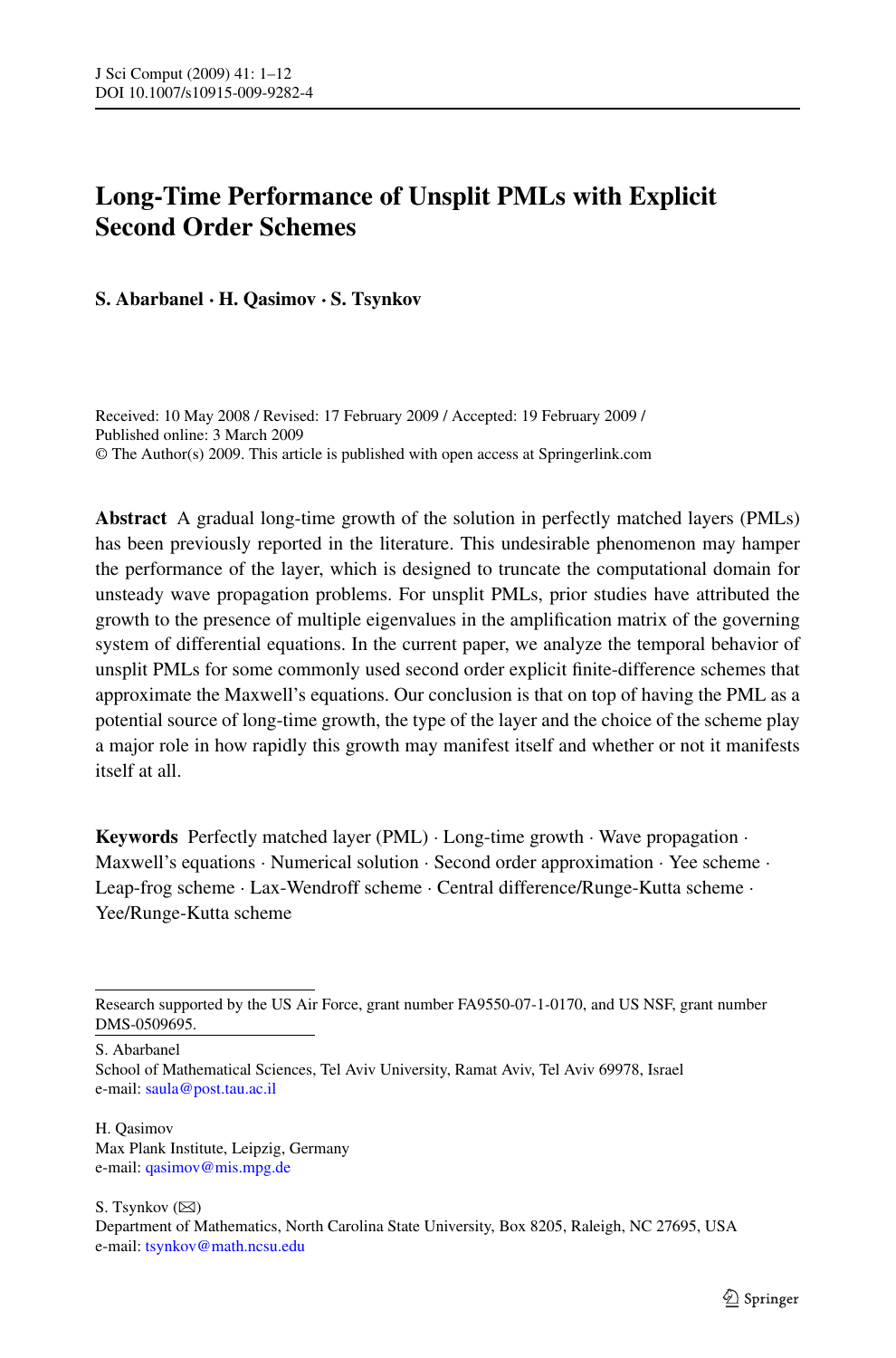#### <span id="page-1-0"></span>**1 Introduction**

Perfectly matched layers (PMLs) were first introduced by Bérenger [[1,](#page-10-0) [2](#page-10-0)]. They provide an efficient mechanism for truncating the computational domain when solving the problems of propagation of electromagnetic wave over unbounded regions. Befenger proposed to surround the computational domain by a layer of artificial material capable of rapidly attenuating all the outgoing waves while generating no reflections from the interface between the domain and the layer, regardless of the waves' frequency or angle of incidence. These capabilities were attained by splitting the field components, i.e., by introducing the additional unknowns and equations in the layer, and then using the extra degrees of freedom for the development of an efficient waves' attenuation strategy.

From the standpoint of applications, the split field PML of [[1,](#page-10-0) [2\]](#page-10-0) has demonstrated an overall excellent performance. It, however, has been noticed [\[3](#page-11-0)] (see also [\[4](#page-11-0)]) that the Bérenger's split, as well as other splits available in the literature [\[5](#page-11-0)], transform the strongly hyperbolic (symmetric) Maxwell's equations into a weakly hyperbolic system. This, in turn, implies transition from strong well-posedness to weak well-posedness of the Cauchy problem [[6\]](#page-11-0). The resulting concerns about well-posedness and stability of the Bérenger's PML have prompted the development of other PMLs [[7–9\]](#page-11-0). These alternative strategies do not require splitting the field components, although they still introduce some additional unknowns inside the layer. Later, however, the unsplit PMLs have also been found susceptible to gradually developing instabilities [[10](#page-11-0)]. A comparative study of some of the various PMLs was performed in [\[11\]](#page-11-0).

Two unsplit PMLs were investigated in [\[10\]](#page-11-0) for the 2D Cartesian transverse electric (TE) Maxwell's equations. For the layer that truncates the domain in the *x*-direction, the so-called mathematically derived PML of [\[9\]](#page-11-0) is given by:

$$
\frac{\partial E_x}{\partial t} = \frac{\partial H_z}{\partial y}
$$
  
\n
$$
\frac{\partial E_y}{\partial t} = -\frac{\partial H_z}{\partial x} - 2\sigma E_y - \sigma P
$$
  
\n
$$
\frac{\partial H_z}{\partial t} = \frac{\partial E_x}{\partial y} - \frac{\partial E_y}{\partial x} + \sigma' Q
$$
  
\n
$$
\frac{\partial P}{\partial t} = \sigma E_y
$$
  
\n
$$
\frac{\partial Q}{\partial t} = -\sigma Q - E_y
$$
  
\n(1)

The additional quantities *P* and *Q* are non-zero only in the layer, and the damping of waves is controlled by the parameter  $\sigma(x) = \frac{(x-a)^3}{d^3}$ , where *d* is the PML thickness and  $x = a$  is the interface between the domain and the layer.

An alternative to  $(1)$  is the physically motivated unsplit PML of [[7\]](#page-11-0) or [[8](#page-11-0)], which can be written in the following form [[9](#page-11-0)]:

$$
\frac{\partial E_x}{\partial t} = \frac{\partial H_z}{\partial y} + \sigma (E_x - P)
$$

$$
\frac{\partial E_y}{\partial t} = -\frac{\partial H_z}{\partial x} - \sigma E_y
$$
(2)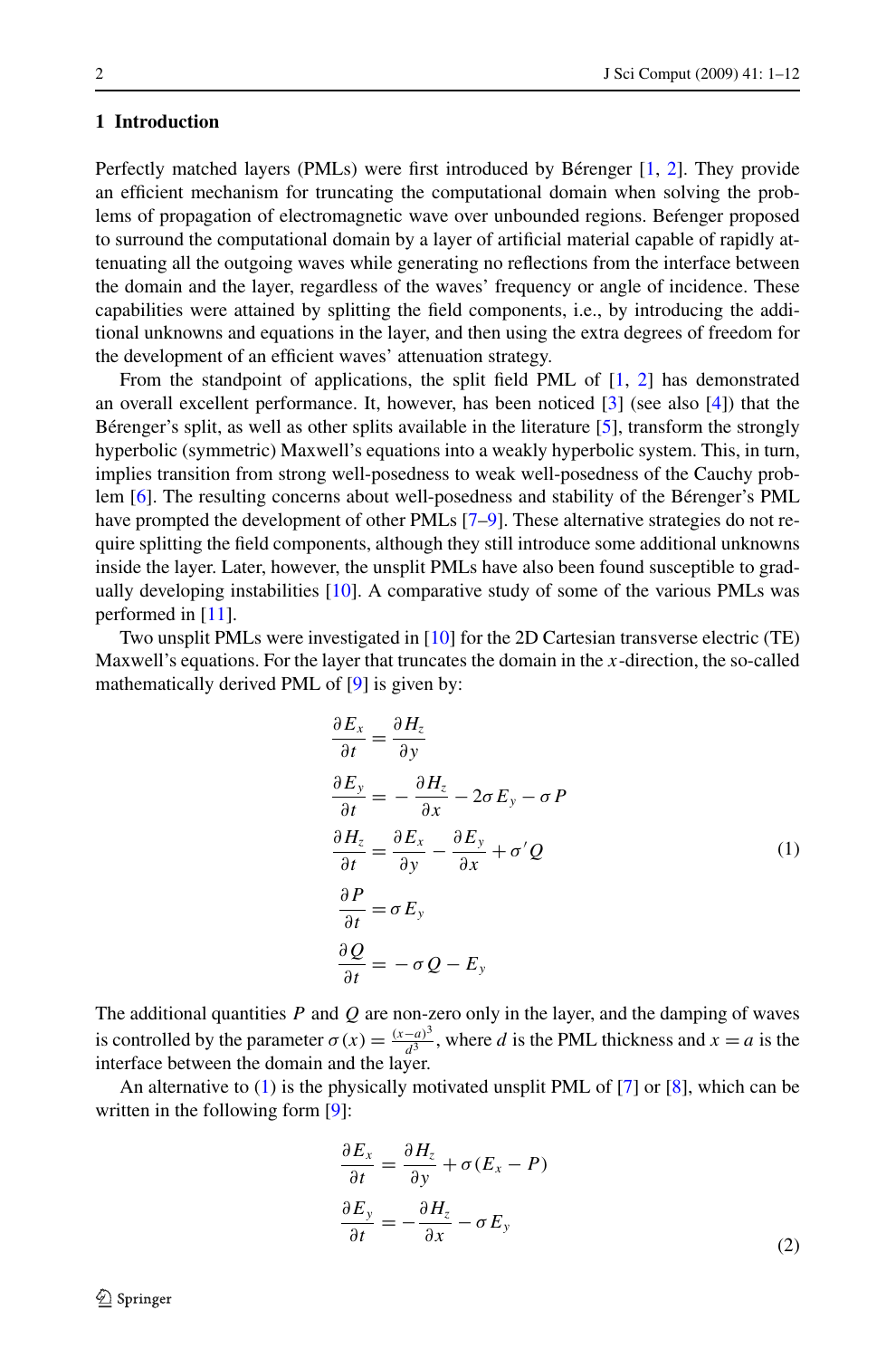$$
\frac{\partial H_z}{\partial t} = \frac{\partial E_x}{\partial y} - \frac{\partial E_y}{\partial x} - \sigma H_z
$$

$$
\frac{\partial P}{\partial t} = \sigma (E_x - P)
$$

<span id="page-2-0"></span>Unlike in  $(1)$  $(1)$  $(1)$ , there is only one additional quantity,  $P$ , inside the PML  $(2)$ .

The analysis of  $[10]$  focuses on the quiescent solutions inside the PML, long after the initial perturbation has been absorbed. It is shown that if the spatial derivatives are neglected, then the system of ODEs that results from either  $(1)$  $(1)$  or  $(2)$  $(2)$  would be characterized by multiple eigenvalues and the degeneracy of eigenvectors. This indicates the possibility of a polynomial growth. Experimentally, a slow growth originating in the PML was indeed observed in  $[10]$  for one specific choice of the discrete approximation, namely when  $(1)$  or  $(2)$  $(2)$  $(2)$  were approximated using fourth order central differences in space accompanied by a fourth order Runge-Kutta method in time.

On the other hand, there have been reports in the literature that for a given computational setup the growth may or may not be observable, and that the artifacts generated in the PML, if any, may or may not propagate back into the computational domain [\[12](#page-11-0)]. Hence, in the current paper we set our goal as to systematically study the long-time behavior of the PMLs ([1\)](#page-1-0) and [\(2\)](#page-1-0) with a number of commonly used explicit second order finite-difference schemes. Specifically, we consider two versions of the popular Yee scheme—the original fully staggered Yee scheme of [\[13\]](#page-11-0) and the scheme obtained by second order staggered Yee differences in space combined with the Runge-Kutta evolution in time. We also consider the leap-frog scheme, the Lax-Wendroff scheme, and the central difference scheme supplemented by the Runge-Kutta time integration (subsequently referred to as the central/RK scheme). Compared to  $[10]$  $[10]$  $[10]$ , we complement our analysis by looking at the eigenvalues (amplification factors) of the actual discretizations, as opposed to only those of the differential problem. Besides, we conduct extensive numerical tests for each of the aforementioned schemes.

It turns out that the growth can, in fact, be effectively removed by just the discretization itself. The Yee scheme, the Lax-Wendroff scheme, and the central/RK scheme applied to the PML [\(2](#page-1-0)) exhibit no growth at all in our experiments, whereas both Yee-type schemes, as well as the Lax-Wendroff scheme, applied to the PML ([1](#page-1-0)) exhibit a very slow growth that can be deemed non-existent for any practical purpose. On the other hand, the discretization may also greatly exacerbate the growth and make the computations impossible, which is what happens to the leap-frog scheme with both PMLs. Finally, the popular family of central schemes with Runge-Kutta smoothers<sup>1</sup> remains susceptible to a moderately slow growth of the solution in the PML  $(1)$  $(1)$ , which indicates that the appropriate remedies need to be sought for. Altogether, we conclude that the phenomenon of growth of the numerical solution in the PML proves to depend strongly on both the choice of the PML and the choice of the scheme.

#### **2 Computational Setup**

To enable an easier comparison, we take the same setup as in [[10](#page-11-0)]. Our computational domain is a Cartesian square:  $\{(x, y) | -a \le x \le a, -a \le y \le a\}$  with  $a = 50$ ; it is terminated in the *x*-direction by two symmetrically located PMLs:  $-a-d \le x \le -a$  and  $a \le x \le a+d$ ,

<sup>&</sup>lt;sup>1</sup>It is apparently the most straightforward venue to high order approximations.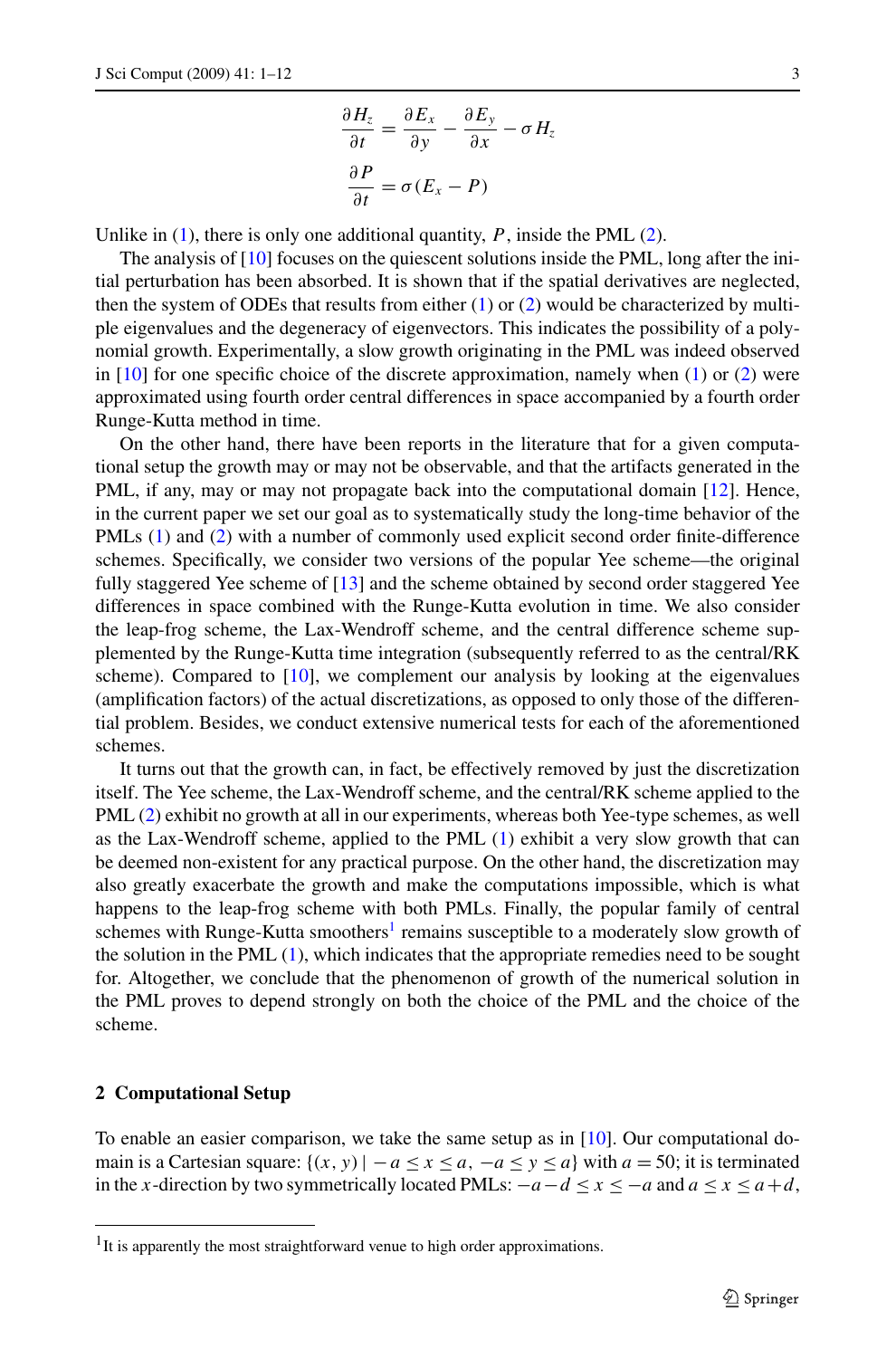<span id="page-3-0"></span>where  $d = 10$ . The Cartesian discretization grid has square cells:  $h_x = h_y = 1$ . At the top and bottom boundaries,  $y = a$  and  $y = -a$ , as well as at the outer boundaries of the PML,  $x = a + d$  and  $x = -a - d$ , we use classical locally one-dimensional characteristic artificial boundary conditions (ABCs, see [\[14\]](#page-11-0)) obtained by setting to zero the Riemann invariant that corresponds to the incoming characteristic. We emphasize that having the PML only in one coordinate direction allows us to avoid the corner problem, which may be a source of additional numerical difficulties. As such, our study focuses on the issues that can be attributed solely to the PML.

In all forthcoming simulations, we investigate numerically the evolution on the grid of a smooth initial perturbation of the magnetic field:

$$
H(x, y, 0) = \begin{cases} \cos^8(\frac{\pi\sqrt{x^2 + y^2}}{2r_0}), & \text{if } \sqrt{x^2 + y^2} \le r_0\\ 0, & \text{if } \sqrt{x^2 + y^2} > r_0 \end{cases}
$$

where  $r_0 = 10$ . The initial values of the electric field  $E_x$  and  $E_y$  are zero. This is a compact initial condition, and the resulting solution is expected in the form of a wave that exits the computational domain leaving behind a vanishing "tail" (note, this is a 2D setting with no Huygens' principle). The case with a continuously operating forcing function is studied in [[15](#page-11-0)], and growth of the solution similar to that reported hereafter is also observed.

We additionally emphasize that as we terminate the PML by characteristic ABCs, we can determine conclusively whether or not the long-term growth, in case it is observed, shall actually be attributed to the PML. Indeed, we can first run the computation with the PML. Then, we can merely turn off the PML (by setting  $\sigma(x) \equiv 0$ ) while leaving all other components of the algorithm intact and while still keeping all the boundaries nonreflecting (to the degree permitted by the locally one-dimensional treatment). If no growth is detected in the second case (no PML), then the previously observed growth is clearly due to the PML and nothing else. Hereafter, if the growth is reported, it shall be assumed that it has been verified this way.

Finally, let us quantify the notion of a long time. Introduce the unit of time as the domain size over the propagation speed:  $T = 2a/c$ , where  $c = 1$ . We will be investigating the phenomena that start manifesting themselves no earlier than 10*T* to 15*T* and all the way up to hundreds and thousands of *T* 's.

#### **3 The Original Yee Scheme**

The staggered Yee scheme [\[13\]](#page-11-0) as applied to the mathematical PML ([1](#page-1-0)) reads:

$$
\frac{E_{x_{m,n+1/2}}^{p+1/2} - E_{x_{m,n+1/2}}^{p-1/2}}{\tau} = \frac{H_{m,n+1}^p - H_{m,n}^p}{h_y}
$$
\n
$$
\frac{E_{y_{m+1/2,n}}^{p+1/2} - E_{y_{m+1/2,n}}^{p-1/2}}{\tau} = -\frac{H_{m+1,n}^p - H_{m,n}^p}{h_x}
$$
\n
$$
-2\sigma_{m+1/2} \frac{E_{y_{m+1/2,n}}^{p+1/2} + E_{y_{m+1/2,n}}^{p-1/2}}{2} - \sigma_{m+1/2} P_{m+1/2,n}^p
$$
\n
$$
\frac{P_{m+1/2,n}^{p+1} - P_{m+1/2,n}^p}{\tau} = \sigma_{m+1/2} E_{y_{m+1/2,n}}^{p+1/2}
$$
\n(3)

 $\mathcal{D}$  Springer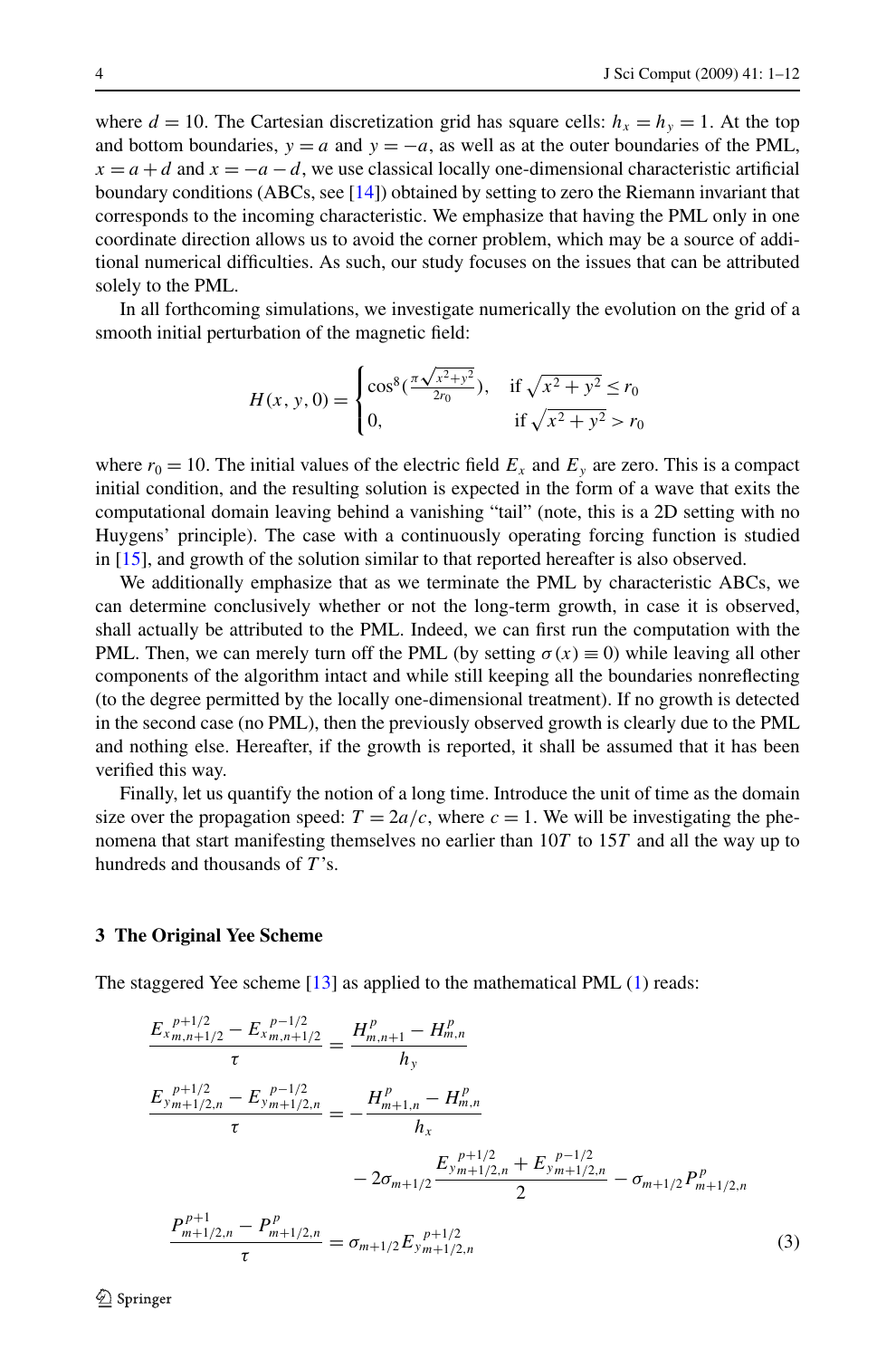<span id="page-4-0"></span>
$$
\frac{Q_{m,n}^{p+1} - Q_{m,n}^p}{\tau} = -\sigma_m \frac{Q_{m,n}^{p+1} + Q_{m,n}^p}{2} - \frac{E_{y_m+1/2,n} + E_{y_m-1/2,n}}{2}
$$

$$
\frac{H_{m,n}^{p+1} - H_{m,n}^p}{\tau} = \frac{E_{x_m,n+1/2} - E_{x_m,n-1/2}^{p+1/2}}{h_y}
$$

$$
- \frac{E_{y_m+1/2,n} - E_{y_m-1/2,n}^{p+1/2}}{h_x} + \sigma'_m \frac{Q_{m,n}^{p+1} + Q_{m,n}^p}{2}
$$

where  $H_z \equiv H$ , the indices *m*, *n*, and *p* correspond to *x*, *y*, and *t*, respectively, and the equations for  $E_y$  and  $Q$  are approximated semi-implicitly. For the PML [\(2](#page-1-0)), the approximation using Yee scheme looks similar. In actual numerical runs, the Yee scheme exhibits no growth with the physical PML ([2](#page-1-0)). More specifically, the magnitude of the solution decays gradually and does not exceed  $10^{-6}$  at  $t = 2500T$ . From the standpoint of practice, this value is extremely large, and hence we can say that the growth does not manifest itself at all. For the mathematical PML [\(1\)](#page-1-0), scheme [\(3](#page-3-0)) still displays some growth but it is very slow; no artifacts can be seen until several hundred *T* .

In Fig. 1, we are showing a typical snapshot of the solution obtained using scheme  $(3)$  the level lines of  $E_x(x, y, t)$  at  $t = 500T$ . Other quantities look similar, their magnitude across the domain does not exceed 0.5. In practice, the time  $t = 500T$  is also very large and we therefore believe that the growth shown in Fig. 1 can be disregarded in most cases. Moreover, one can see from Fig. 1 that the artifacts originate in the PML near its interface with the domain, i.e., in the region where  $\sigma(x)$  is small. This observation is generally in agreement with the analysis of [\[10](#page-11-0)].

It is also interesting to see what happens to the eigenvalues. We adopt an approach similar to that of  $[10]$  $[10]$  and analyze quiescent solutions in the PML, i.e., assume that there is no spatial variation and neglect all spatial differences. Then, the difference equations for  $E_y$ and *P* decouple from the rest of system [\(3\)](#page-3-0), and dropping *m* and *n* for convenience, we have (at a given location):

$$
\frac{E_y^{p+1/2} - E_y^{p-1/2}}{\tau} = -\sigma (E_y^{p+1/2} + E_y^{p-1/2}) - \sigma P^p
$$
\n
$$
\frac{P^{p+1} - P^p}{\tau} = \sigma E_y^{p+1/2}
$$
\n(4)





 $\mathcal{D}$  Springer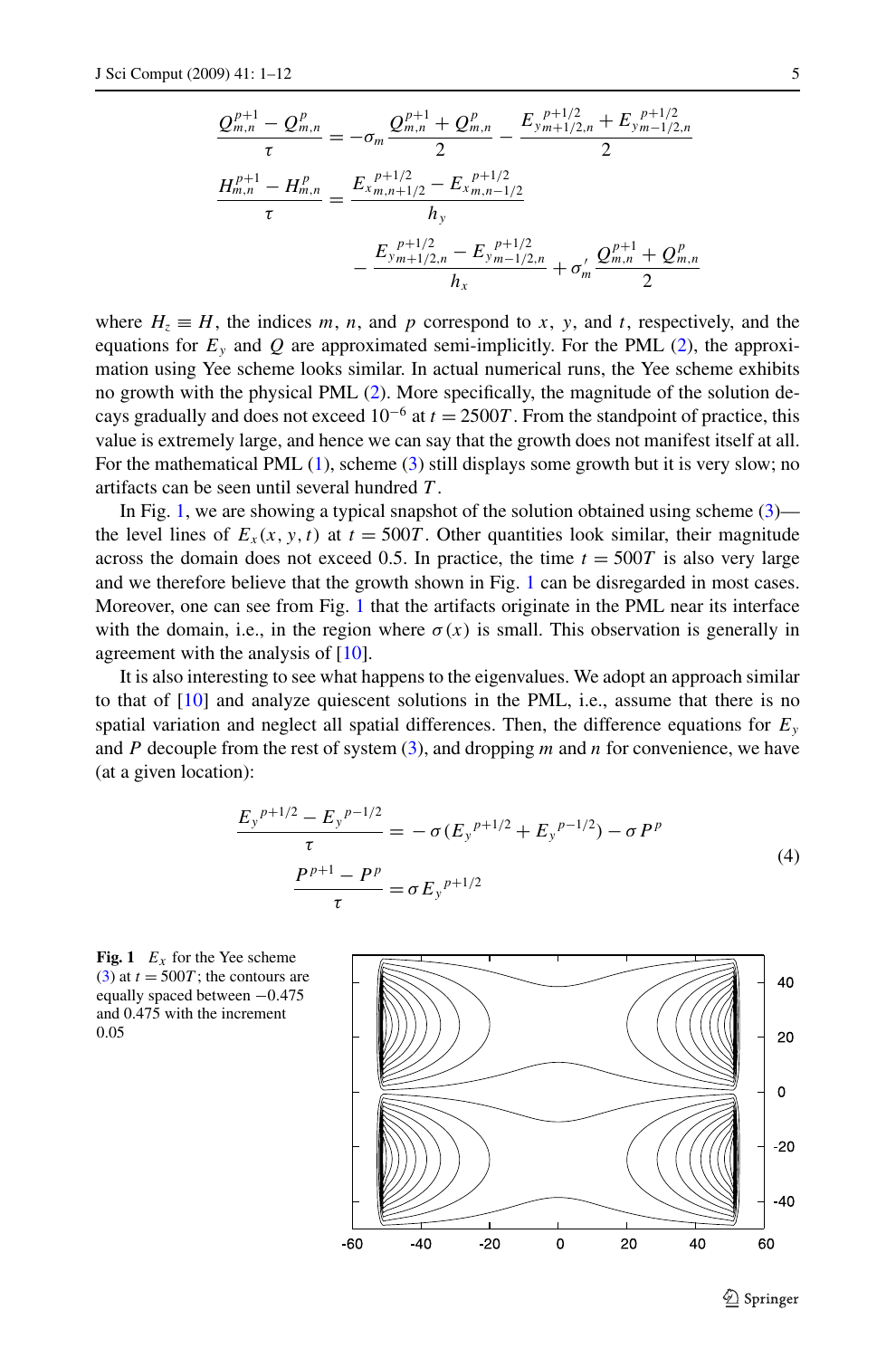System [\(4\)](#page-4-0) is a second order system of ordinary difference equations. Its eigenvalues can be easily computed:  $\lambda_1 = 1/(1 + \sigma \tau)$  and  $\lambda_2 = 1 - \sigma \tau$ . Compared to the continuous case [[10](#page-11-0)], we observe a split of the eigenvalue, because the differential counterpart of system [\(4](#page-4-0)) has a degenerate eigenvalue  $\lambda = -\sigma$ . The differential physical PML ([2](#page-1-0)) in the quiescent state is characterized by a double eigenvalue  $\lambda = 0$  with only one eigenvector. For the Yee scheme, however, it translates into a degenerate double eigenvalue as well,  $\lambda = 1$ , i.e., there is no split. We note that in  $[10]$  $[10]$  $[10]$ , the growth of the solution in the PML  $(1)$  $(1)$  was attributed precisely to the degenerate eigenvalue  $\lambda = -\sigma$ . Yet our numerical experiments with the Yee scheme show that this growth, no matter how slow it is, is present for the PML ([1](#page-1-0)), for which the double eigenvalue gets split, and is not present for the PML ([2](#page-1-0)), for which it stays unsplit.

## **4 The Leap-Frog Scheme**

Let us write down the leap-frog scheme as it applies to system ([2\)](#page-1-0):

$$
\frac{E_{x_{m,n}}^{p+1} - E_{x_{m,n}}^{p-1}}{2\tau} = \frac{H_{m,n+1}^p - H_{m,n-1}^p}{2h_y} + \sigma_m (E_{x_{m,n}}^p - P_{m,n}^p)
$$
\n
$$
\frac{E_{y_{m,n}}^{p+1} - E_{y_{m,n}}^{p-1}}{2\tau} = -\frac{H_{m+1,n}^p - H_{m-1,n}^p}{2h_x} - \sigma_m E_{y_{m,n}}^{p}
$$
\n
$$
\frac{H_{m,n}^{p+1} - H_{m,n}^{p-1}}{2\tau} = \frac{E_{x_{m,n+1}}^{p} - E_{x_{m,n-1}}^{p}}{2h_y} - \frac{E_{y_{m+1,n}}^{p} - E_{y_{m-1,n}}^{p}}{2h_x} - \sigma_m H_{m,n}^p
$$
\n
$$
\frac{P_{m,n}^{p+1} - P_{m,n}^{p-1}}{2\tau} = \sigma_m (E_{x_{m,n}}^p - P_{m,n}^p)
$$
\n(5)

We will use the principle of frozen coefficients and investigate the von Neumann stability of scheme (5) for a fixed value of  $\sigma \neq 0$ . Substituting the solution  $q\lambda^p e^{i(\alpha m + \beta n)}$  into (5), where *q* is a 4-dimensional vector and  $\alpha$  and  $\beta$  are the frequencies that correspond to *x* and *y*, we require that the corresponding determinant be zero and obtain  $(h_x = h_y = h)$ :

$$
4\lambda^{2}(\lambda^{2} - 1)^{2} \tau^{2} \sin^{2} \alpha + (-1 + \lambda^{2} + 2\lambda \sigma \tau)^{2} (h^{2}(\lambda^{2} - 1)^{2} + 4\lambda^{2} \tau^{2} \sin^{2} \beta) = 0
$$

An algebraic equation of degree 8 is impossible to solve in the general case. However, for the simplest case of a quiescent solution,  $\alpha = \beta = 0$ , we have:

$$
\lambda_{1,2} = -\sigma \tau - \sqrt{1 + \sigma^2 \tau^2}
$$
,  $\lambda_{3,4} = -\sigma \tau + \sqrt{1 + \sigma^2 \tau^2}$ , and  $\lambda_{5,6,7,8} = 1$ 

We see that the eigenvalues  $\lambda_{1,2}$  are located outside the unit disk. Still, for sufficiently small time steps we can always claim that  $|\lambda_{1,2}| \leq 1 + \text{const } \tau$ . Hence, the situation is not "fatal," and scheme (5) may remain formally stable for finite time intervals, $<sup>2</sup>$  or, more precisely, the</sup> necessary von Neumann condition of stability may still hold, provided that the other eigenvalues that correspond to non-zero frequencies will not "misbehave." However, the stability constant becomes exponentially large and obviously cannot grow slower than an exponential function of time even if all  $\alpha \neq 0$  and  $\beta \neq 0$  are taken into account. In practice, the computation is completely ruined already at short times  $t \sim T$ . The results for the mathematical PML ([1\)](#page-1-0) are virtually identical.

<sup>&</sup>lt;sup>2</sup>For long time stability, the eigenvalues have to be strictly inside the unit circle.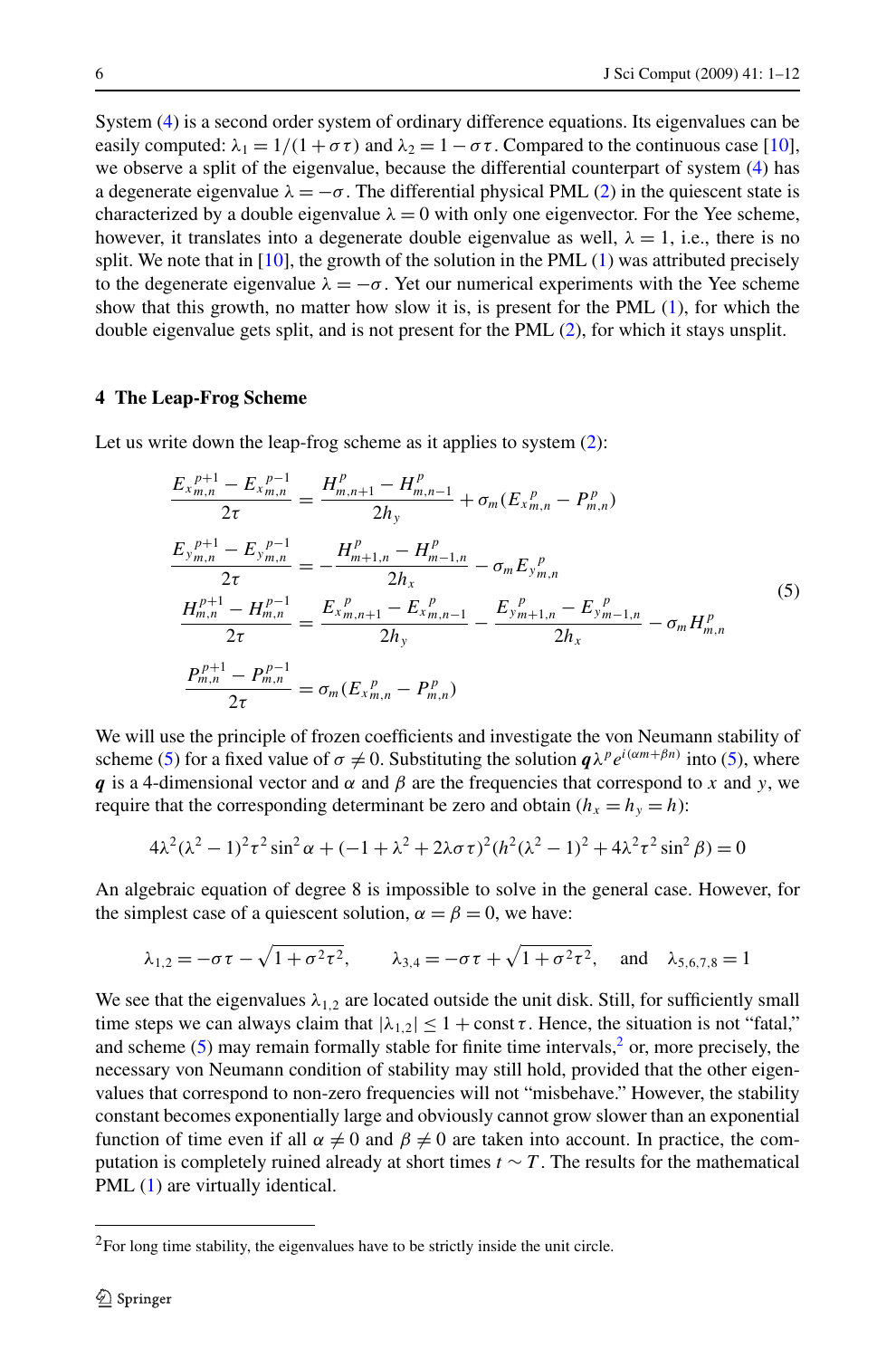#### <span id="page-6-0"></span>**5 The Lax-Wendroff Scheme**

The Lax-Wendroff scheme for either type of the PML is obtained in the usual way, by reexpressing the second time derivative of each unknown quantity through the corresponding equation(s) and subsequently canceling the  $\mathcal{O}(\tau)$  term in the truncation error by subtraction. For PML  $(1)$ , this yields:

$$
\frac{E_{x_{m,n}}^{p+1} - E_{x_{m,n}}^{p}}{\tau} = \frac{H_{m,n+1}^{p} - H_{m,n-1}^{p}}{2h_{y}} + \frac{\tau}{2} \bigg[ \underbrace{\frac{\partial^{2} E_{x}}{\partial y^{2}} - \frac{\partial^{2} E_{y}}{\partial x \partial y} + \sigma' \frac{\partial Q}{\partial y}}_{\text{O}(h^{2}) \text{ by central differences}} \bigg]_{m,n}^{p}
$$
\n
$$
\frac{E_{y_{m,n}}^{p+1} - E_{y_{m,n}}^{p}}{\tau} = -\frac{H_{m+1,n}^{p} - H_{m-1,n}^{p}}{2h_{x}} - 2\sigma_{m} E_{y_{m,n}}^{p} - \sigma_{m} P_{m,n}^{p}
$$
\n
$$
+ \frac{\tau}{2} \bigg[ \underbrace{\frac{\partial^{2} E_{y}}{\partial x^{2}} - \frac{\partial^{2} E_{x}}{\partial y \partial x} - \sigma' \frac{\partial Q}{\partial x} - \sigma'' Q - \underbrace{2\sigma \frac{\partial E_{y}}{\partial t} - \sigma \frac{\partial P}{\partial t}}_{\text{via the equations}} \bigg]_{m,n}^{p}
$$
\n
$$
\frac{H_{m,n}^{p+1} - H_{m,n}^{p}}{\tau} = \frac{E_{x_{m,n+1}}^{p} - E_{x_{m,n-1}}^{p}}{2h_{y}} - \frac{E_{y_{m+1,n}}^{p} - E_{y_{m-1,n}}^{p}}{2h_{x}} + \sigma'_{m} Q_{m,n}^{p}
$$
\n
$$
+ \frac{\tau}{2} \bigg[ \underbrace{\frac{\partial^{2} H}{\partial x^{2}} - \frac{\partial^{2} H}{\partial y^{2}} + 2\sigma \frac{\partial E_{y}}{\partial x} + \sigma \frac{\partial P}{\partial x}}_{\text{O}(h^{2}) \text{ by central differences}}
$$
\n
$$
+ 2\sigma' E_{y} + \sigma' P - \sigma'(\sigma Q + E_{y}) \bigg]_{m,n}^{p}
$$
\n
$$
\frac{P_{m,n}^{p+1} - P_{m,n}^{p}}{\tau} = \sigma_{m} E_{y_{m,n}}^{p} + \frac{\tau}{2} \sigma \bigg[ -\frac{\partial H}{\partial x} - 2\sigma E_{y} - \sigma P \bigg]_{m,n}^{p}
$$
\n
$$
\frac
$$

In the quiescent state, equations for  $E_y$  and  $P$  decouple from system (6), cf. ([4](#page-4-0)). Then, analysis of the eigenvalues similar to the one conducted in Sect. [3](#page-3-0) yields:  $\lambda_{1,2} = 1 - \sigma \tau +$  $\frac{\sigma^2 \tau^2}{2}$ . We see that the multiple eigenvalue from the differential system does not get split by the discretization.

There is, however, an alternative way of discretizing the ODEs from system [\(1](#page-1-0)). Namely, one can use a semi-implicit (Crank-Nicolson type) scheme for these two equations and still maintain the overall second order accuracy. In this case, the continuous multiple eigenvalue gets split by the discretization:

$$
\lambda_{1,2} = 1 - \sigma \tau + \frac{\sigma^2 \tau^2}{2} + \frac{\sigma^3 \tau^3}{4} \pm \frac{\sigma^2 \tau^2}{4} \sqrt{-4 + 4\sigma \tau + \sigma^2 \tau^2}
$$

Yet in our numerical experiments no difference in the long-time behavior has been observed between scheme (6) and the Lax-Wendroff scheme with the ODEs approximated semi-implicitly. Both schemes develop a very slow growth, with the artifacts becoming noticeable at about 500*T* , see Fig. [2.](#page-7-0) In accordance with the observations of [[10](#page-11-0)], they originate near the interface between the domain and the layer.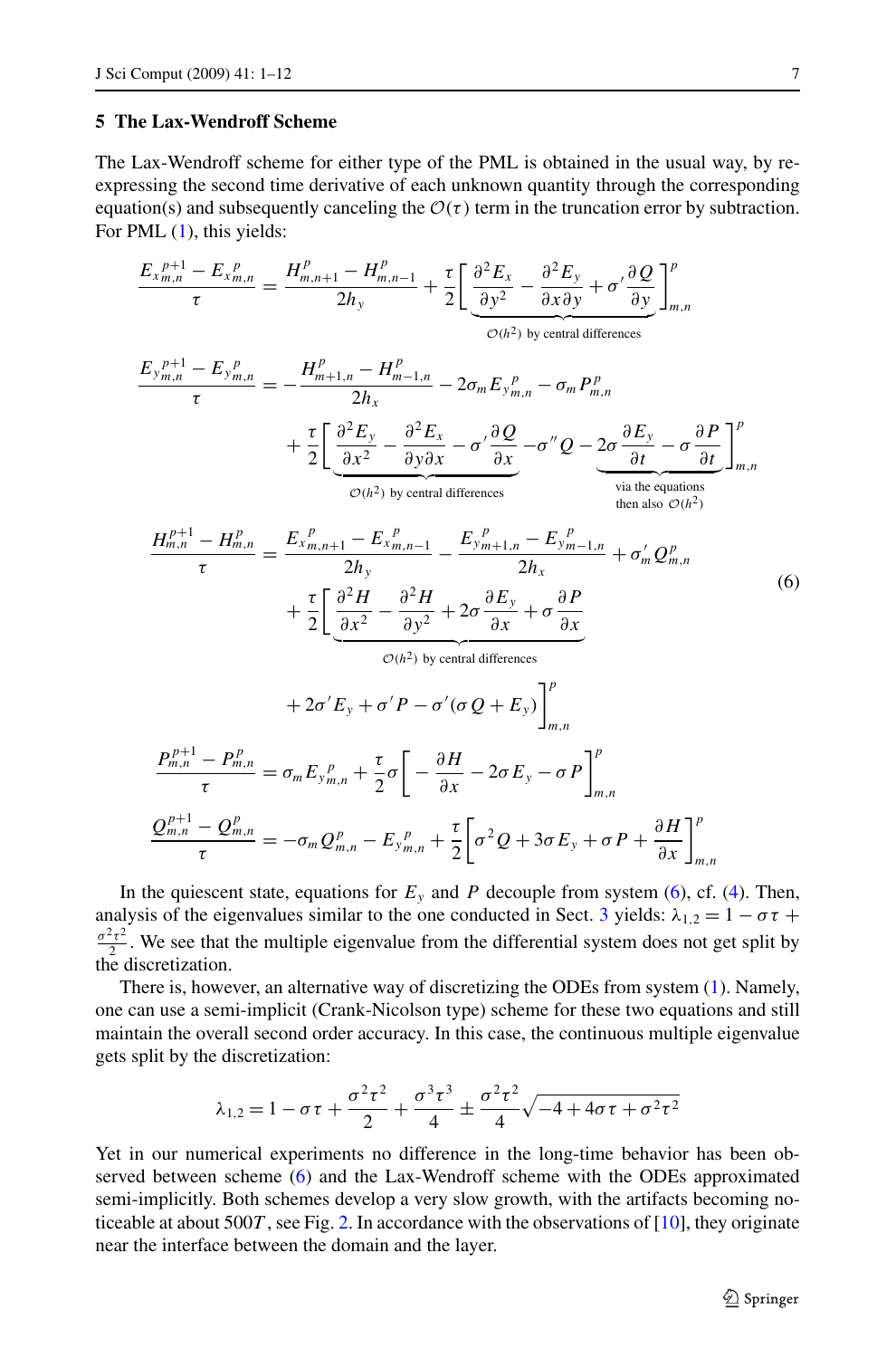<span id="page-7-0"></span>

The Lax-Wendroff scheme for the physical PML [\(2\)](#page-1-0) can be built in much the same way as scheme [\(6](#page-6-0)). In the experiments, PML [\(2\)](#page-1-0) exhibits no artificial growth at least until  $t =$ 2500*T* . Altogether, this behavior is very similar to what we have seen for the Yee scheme in Sect. [3.](#page-3-0)

It should also be noted that the implementation of scheme ([6](#page-6-0)) requires one special consideration. Originally, it was noticed that the artifacts in the solution could develop much more rapidly than shown in Fig. 2, and starting predominantly at the intersections of the interfaces between the domain and the PML  $x = \pm a$  with the lateral boundaries  $y = \pm a$ . This was attributed to the presence of the term  $\sigma''Q$  in the equation for  $E_y$  in system [\(6\)](#page-6-0). For the cubic profile of  $\sigma(x)$ , this term has relatively low regularity at the interfaces  $x = \pm a$ , it is continuous with discontinuous first derivative. If, however, this term is merely removed, the growth displayed by scheme ([6\)](#page-6-0) slows down very considerably and does not noticeably manifest itself until several hundred  $T$ . In doing so, inside the computational domain the scheme still remains a complete second order Lax-Wendroff.

### **6 The Central Difference/RK Scheme**

Let  $q_{m,n}^p$  denote the complete vector of unknowns at the spatial location  $(m,n)$  and time level *p*. This vector has five components for the PML [\(1](#page-1-0)) and four components for the PML ([2\)](#page-1-0). Let  $G(q)$  denote the operator of spatial discretization. It replaces the *x* and *y* partial derivatives on the right-hand side of either [\(1](#page-1-0)) or ([2](#page-1-0)) by the corresponding second order central differences. It also replaces the non-differentiated terms by the appropriate nodal values. Then, the central difference second order scheme for either system [\(1\)](#page-1-0) or system ([2](#page-1-0)) with the standard fourth order Runge-Kutta evolution in time is given by:

$$
\frac{q_{m,n}^{p+1} - q_{m,n}^p}{\tau} = \frac{1}{6}(k_1 + 2k_2 + 2k_3 + k_4)
$$
\n(7a)

where

$$
k_1 = G(q_{m,n}^p),
$$
  
\n
$$
k_2 = G(q_{m,n}^p + \tau k_1/2)
$$
  
\n
$$
k_3 = G(q_{m,n}^p + \tau k_2/2),
$$
  
\n
$$
k_4 = G(q_{m,n}^p + \tau k_3)
$$
  
\n(7b)

 $\mathcal{D}$  Springer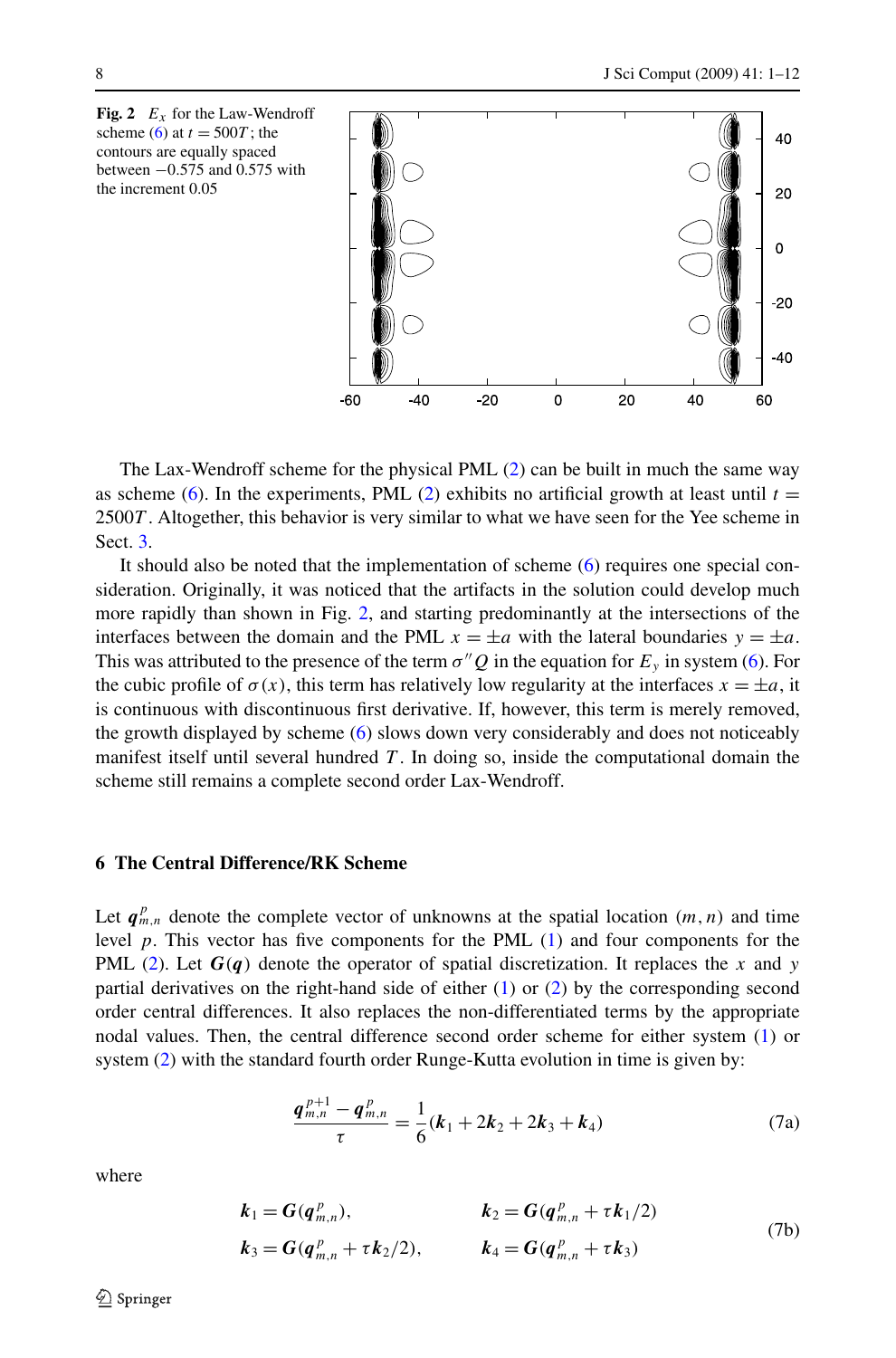**Fig. 3** *H* for the central/RK scheme  $(7a)$  $(7a)$  $(7a)$ – $(7b)$  $(7b)$  applied to the PML  $(1)$  $(1)$  at  $t = 15T$ ; the contours are equally spaced between −0*.*4 and 0.4 with the increment 0.1 and with the exception of the zero contour



Alternatively, one can use a third order Runge-Kutta evolution in time, which yields:

$$
\frac{q_{m,n}^{p+1} - q_{m,n}^p}{\tau} = \frac{1}{4}(k_1 + 3k_3)
$$
\n(8a)

where

$$
k_1 = G(q_{m,n}^p),
$$
  $k_2 = G(q_{m,n}^p + \tau k_1/3),$   $k_3 = G(q_{m,n}^p + 2\tau k_2/3)$  (8b)

Note that second order Runge-Kutta methods cannot be applied to the central difference spatial discretization  $G(q)$  because the resulting scheme will be unstable. In doing so, the instability will not be due to the PML, it will rather be a genuine von Neumann instability. On the other hand, both schemes  $(7a)$  $(7a)$ – $(7b)$  $(7b)$  $(7b)$  and  $(8a)$ – $(8b)$  are stable, provided that the Courant number does not exceed 2.8 for scheme  $(7a)$  $(7a)$ – $(7b)$  and about 1.7 for scheme  $(8a)$ – $(8b)$ .

Analysis of the eigenvalues in the quiescent state (similar to the analysis conducted in Sects. [3](#page-3-0) and [5\)](#page-6-0) shows that either scheme,  $(7a)$  $(7a)$ – $(7b)$  or  $(8a)$ – $(8b)$ , applied to either system, ([1\)](#page-1-0) or ([2](#page-1-0)), preserves multiple eigenvalues that characterize the differential formulation.

As far as the numerical results, both schemes  $(7a)$  $(7a)$ – $(7b)$  and  $(8a)$ – $(8b)$  applied to the mathematical PML ([1](#page-1-0)) produce a moderate growth, with the artifacts clearly observable already for the times *t* ranging between 10*T* and 15*T* , see Fig. 3. Furthermore, unlike in the previous settings (Sects. [3](#page-3-0) and [5\)](#page-6-0), we could not see here the artifacts developing in the layer and then propagating toward the domain. We rather saw them gradually picking up throughout the entire computational region, as Fig. 3 shows. We are completely sure though that these artifacts are still due to the layer and nothing else, because it has been verified by switching off the PML while keeping all other parameters intact, as explained in Sect. [2](#page-2-0). Moreover, it has also been verified that these artifacts are not due to any von Neumann type instability. They develop with the same rate (with respect to the actual time rather than the number of steps) for the Courant number taken on the borderline of stability region, as well as for the three times smaller Courant number.

For the physical PML ([2](#page-1-0)), no growth of the Runge-Kutta solution could be observed at least until  $t = 2500T$ . This is in contrast with the findings of [[10\]](#page-11-0), although in [[10](#page-11-0)] the differences in space were fourth order, and the code was multi-block with characteristicsbased treatment of the interfaces.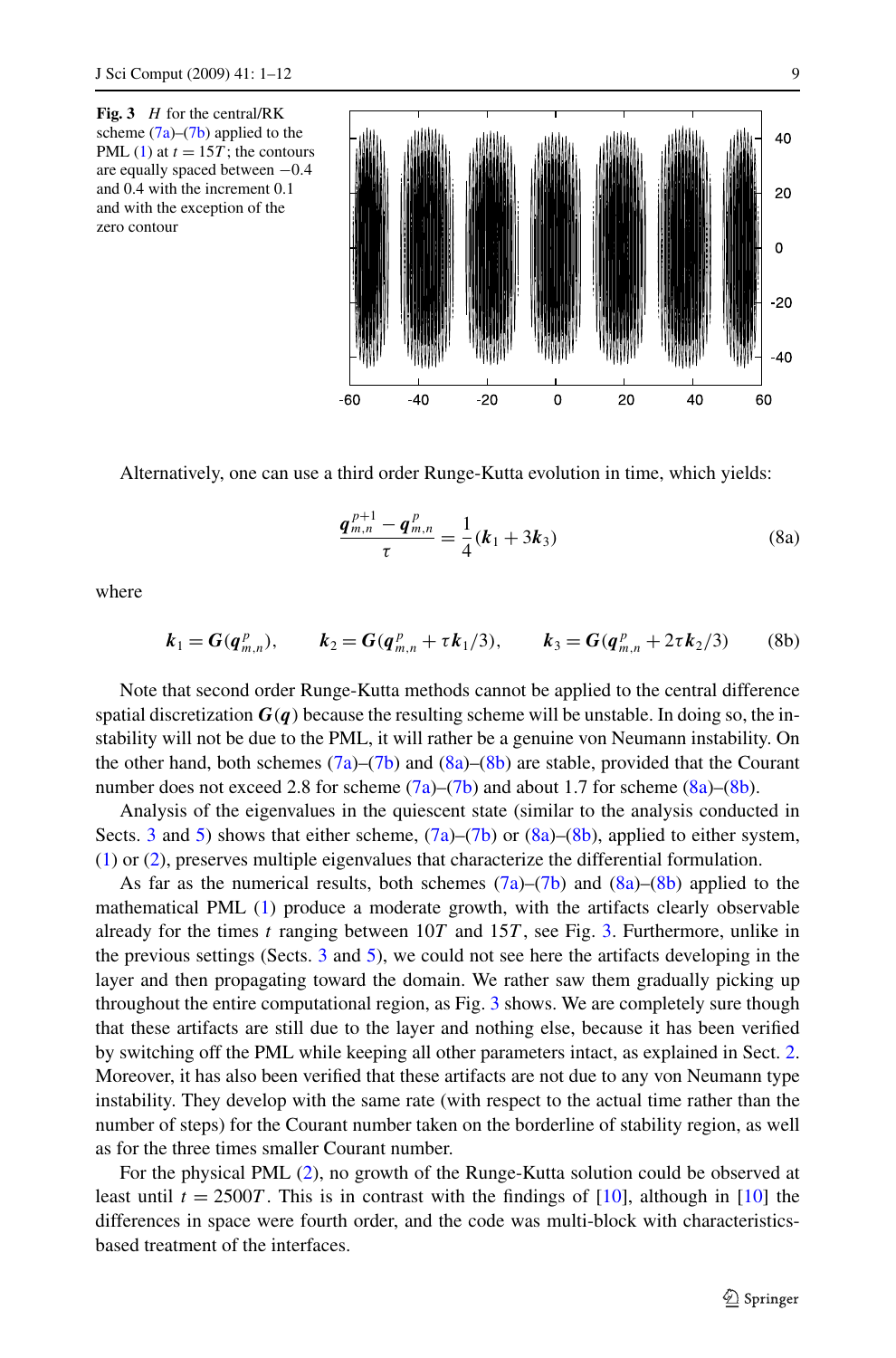<span id="page-9-0"></span>

## **7 The Yee/RK Scheme**

In Sects. [3](#page-3-0) and [6](#page-7-0), we have seen that the behavior of the original Yee scheme and that of the central/RK scheme differ noticeably from one another. Hence, we decided to include a combination scheme in our study that has Yee-type staggered differences in space, see formula  $(3)$ , and four stage Runge-Kutta evolution in time, see formulae  $(7a)$  $(7a)$ – $(7b)$  $(7b)$  $(7b)$ . In doing so, there is no staggering of the variables in time. The resulting Yee/RK scheme is a also a popular tool among the CEM practitioners.

Analysis of the quiescent state eigenvalues for this scheme is exactly the same as the corresponding analysis for the central/RK scheme, which we conducted in Sect. [6](#page-7-0). Indeed, once all the spatial differences are dropped, the two schemes reduce to one another. The analysis shows that multiple eigenvalues that characterize the continuous formulation of the problem are also preserved by the discretization.

Computational behavior of the combined Yee/RK scheme appears very similar to that of the original Yee scheme, see Sect. [3.](#page-3-0) In Fig. 4, we are showing the level lines for the electric field  $E_x$  at  $t = 500T$ . It is easy to see that this plot closely resembles the corresponding plot for the original Yee scheme that we are showing in Fig. [1](#page-4-0). We therefore conclude that the faster growth of the solution due to the PML that we observed in Sect. [6](#page-7-0) for the central/RK scheme should mostly be attributed to the type of spatial discretization rather than to the type of time integration employed. This also shows that the analysis of eigenvalues in the quiescent state only may be insufficient.

#### **8 Summary**

We summarize our observations and results of the analysis in Table [1](#page-10-0).

Altogether, the physical unsplit PML [\(2\)](#page-1-0) seems somewhat less susceptible to developing the long-time growth. For the mathematical PML ([1](#page-1-0)), when it is used with either type of the Yee scheme or the Lax-Wendroff scheme, the growth can still be disregarded for all practical purposes. This growth, however, is more rapid for the central difference scheme with Runge-Kutta evolution in time.

We realize, of course, that the analysis in this paper is somewhat limited in its scope. For example, we cannot say ahead of time what's going to happen to the reader's favorite high order scheme if applied to one of the PMLs we have considered. On the other hand, we have analyzed the performance of all commonly used second order explicit finite-difference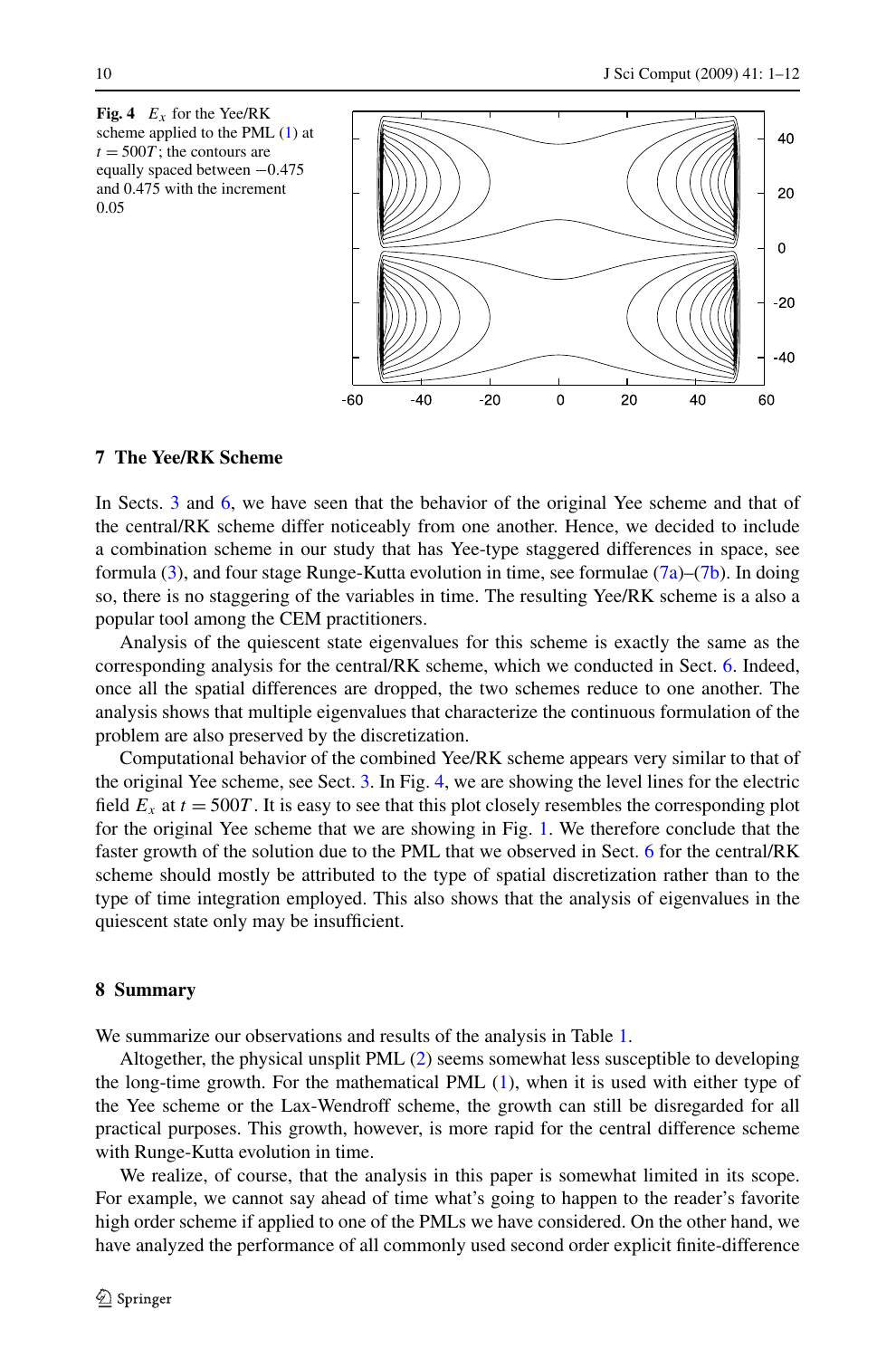<span id="page-10-0"></span>**Table 1** Long-time behavior of unsplit PMLs with second order schemes.

|              |             | <b>Schemes</b> |                 |             |
|--------------|-------------|----------------|-----------------|-------------|
|              |             | Yee            | Leap-frog       |             |
| mathemat.    | growth      | $\sim$ 500T    | rapid           |             |
| PML(1)       | eigenvalues | split          | $ \lambda  > 1$ |             |
| physical     | growth      | no             | rapid           |             |
| PML(2)       | eigenvalues | multiple       | $ \lambda  > 1$ |             |
| Schemes      |             |                |                 |             |
| Lax-Wendroff |             | Central/RK     |                 | Yee/RK      |
| expl. ODEs   | impl. ODEs  | 4-th RK        | $3$ -rd RK      | 4-th RK     |
| ${\sim}500T$ | $\sim$ 500T | $\sim$ 15T     | $\sim$ 15 $T$   | $\sim$ 500T |
| multiple     | split       | multiple       | multiple        | multiple    |
| no           |             | no             |                 |             |
| multiple     |             | multiple       | multiple        | multiple    |

schemes, and within this class of methods reliable predictions can be made based on the data from Table 1. Otherwise, analysis of the eigenvalues for a discretization not covered in this paper can be performed similarly. It should be mentioned though that changing the spatial discretization alone could noticeably change the numerical behavior, as shown by the comparison of the central/ $RK$  scheme (Sect. [6](#page-7-0)) and the Yee/ $RK$  scheme (Sect. [7](#page-9-0)). Hence, the quiescent eigenvalue analysis following  $[10]$  $[10]$  $[10]$  may need to be supplemented by a more comprehensive study in the future that would enable more reliable predictions of the PML performance.

To summarize, the presence or absence of the growth of numerical solution inside the PML seems to be strongly affected by both the type of the layer and the type of discretization, in particular, the discretization in space. Whereas in many cases no practically significant growth can be observed, there are nonetheless distinct situations when the growth clearly manifests itself. In our opinion, these observations justify the development of special methodologies for stabilizing the PMLs over long propagation times. One particular methodology that achieves this goal has been proposed in our recent paper [\[15\]](#page-11-0); it employs the lacunae-based integration in time along with the PML. Work [\[15\]](#page-11-0) also addresses the case of continuous excitation in time, as opposed to the solutions driven only by initial conditions that we have studied in the current paper.

**Acknowledgement** We would like to thank the anonymous referee for his/her helpful comments, and in particular, for the suggestion to include the Yee/RK scheme (Sect. [7](#page-9-0)) in the study.

**Open Access** This article is distributed under the terms of the Creative Commons Attribution Noncommercial License which permits any noncommercial use, distribution, and reproduction in any medium, provided the original author(s) and source are credited.

#### **References**

- 1. Bérenger, J.-P.: A perfectly matched layer for the absorption of electromagnetic waves. J. Comput. Phys. **114**(2), 185–200 (1994)
- 2. Bérenger, J.-P.: Three-dimensional perfectly matched layer for the absorption of electromagnetic waves. J. Comput. Phys. **127**(2), 363–379 (1996)